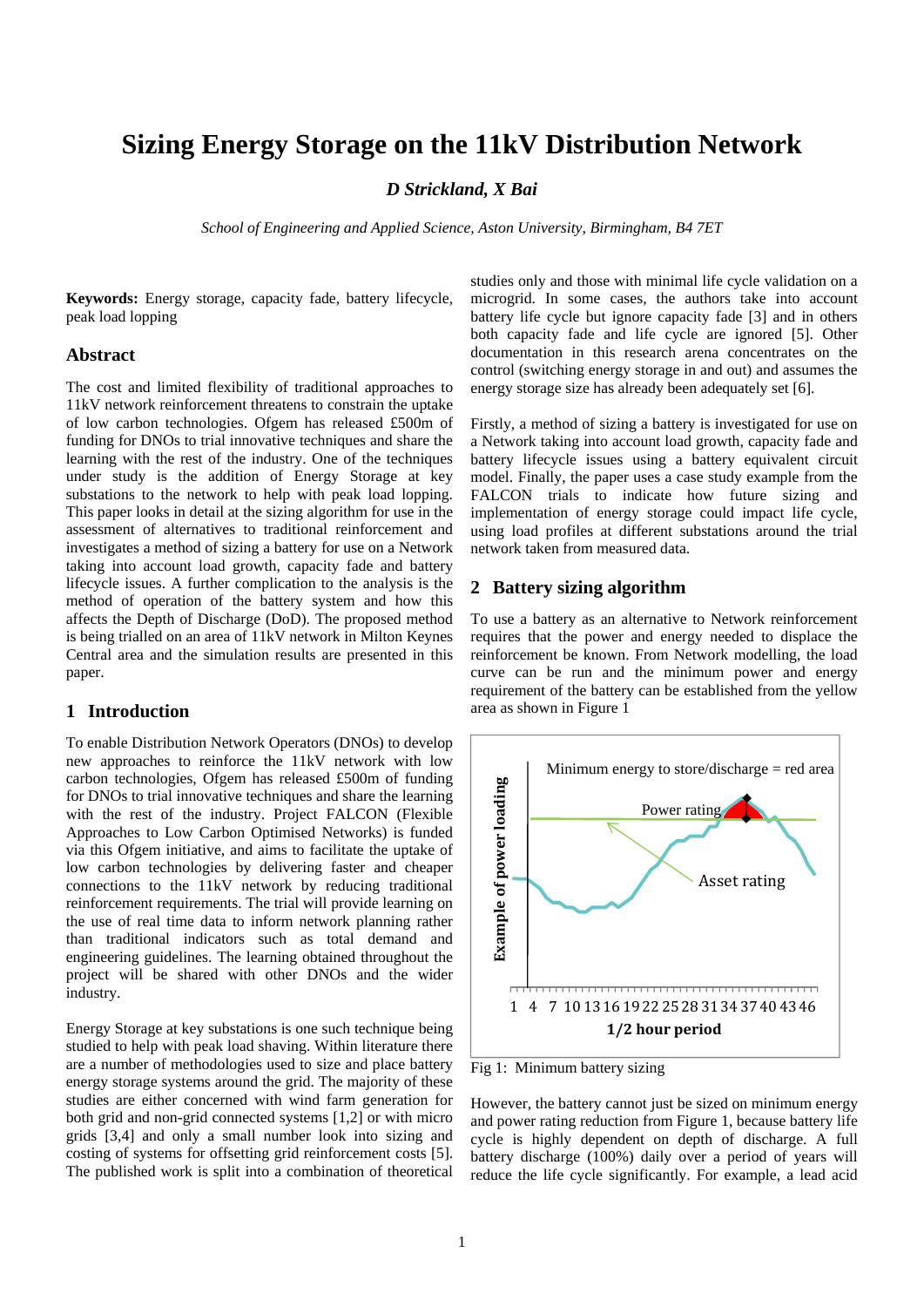battery operating daily to full discharge would be unlikely to last past 2 years of operation. Unfortunately, as a battery is deployed within an electricity network its capacity will fade with time  $-$  so as the yearly load goes up there is reduced energy available to meet demand and the battery life span will degrade quicker as the depth of discharge increases.

To compensate for this a load growth factor  $(F_{LG})$ , life span factor  $(F_{LS})$  and capacity factor  $(F_{CF})$  have been suggested as means of sizing the battery to compensate for loss of life and capacity fade under load growth scenarios as shown in Figure 2. The life span of the battery is also affected by thermal temperature. However, the accuracy, with, which this can be included versus the level of confidence in the results suggests that considering this to be negligible at this time is the most appropriate way forward [7-9]. It is possible to include at a later date but does require detailed information on battery construction and thermal constants. An additional assumption is that the battery leakage (from sitting around doing nothing) is also negligible, but may be included within an efficiency factor if required.



Fig 2: Battery sizing specification

The process for determining the battery size from the power  $(P<sub>b</sub>)$  and energy  $(E<sub>b</sub>)$  needed to meet the asset rating limits are as follows:

Step 1: Increase the power and energy to compensate for the loss in power/energy due to battery voltage drop across and internal impedance, battery charging/discharging efficiency and power electronics efficiency as per Figure 3.



Fig 3: Battery model to compensate for efficiency

The minimum size of the battery,  $P_{in}$  and  $E_{in}$  minus the power/energy loss due to the internal impedance and multiplied by the battery charging/discharging efficiency and the power electronics efficiency gives the required energy and power to the grid. Working backwards allows the equations for power at the battery terminal to be derived:

$$
P_{in} = I_{dc}^2 Z_b + \frac{P_b}{\eta_{pe} \eta_b} \tag{1}
$$

Where  $Z_b$  is the battery internal impedance and  $I_{dc}$  is the total battery current calculated from

$$
I_{dc} = \frac{V_{oc} \pm \sqrt{V_{oc}^2 - 4Z_b \frac{P_b}{\eta_{pe} \eta_b}}}{2Z_b}
$$
 (2)

 $I_{dc}$  is the solution to a quadratic because the dc bus terminal voltage is not known. However the battery open circuit voltage is normally known  $(V_{oc})$ . This calculation may be complicated by the series and parallel combinations of cells. In which case individual cell power loss needs to be calculated and summed to give the total power loss. The total power provided by the battery can also be calculated from:

$$
P_{in} = I_{dc}V_{oc}
$$
 (3)

The minimum energy required without the other factors can be found from scaling (ie whatever the power is scaled by, the energy needs to be scaled by too):

$$
E_{in} = E_{dc} x \frac{P_{in}}{P_{dc}}
$$
 (4)

Step 2: Take into account the Load Growth Factor (F<sub>LG</sub>) and Meshing Factor  $(F_{SM})$ . The total battery power from (3) is multiplied by the load growth factor (estimated load growth at the substation as a pu increase in load with time), and the meshing factor (the proportion of the energy which would help with asset rating reduction if the network were meshed – found from load flow analysis).

Step 3: From the data available determine if an additional, Life Span factor  $(F_{LS})$  is needed. This can be done a number of ways, but information on battery life cycle is needed from the manufacturer. Typically a curve of depth of discharge against number of life cycles is provided. One method of using this data is to plot the manufacturer's data as depth of discharge equivalent (DoDCE) against depth of discharge (where DoDCE is equal to depth of discharge multiplied by the number of life cycles at this point). Typically this should be close to a straight line where the DoDCE is close to a fixed value equal to the number of cycles at full DoD times the DoD [10]. The lower the depth of discharge, the greater the number of cycles, and therefore the longer the life.

To calculate if the battery size needs to be increased to deal with life cycle issues, the expected lifecycle of the battery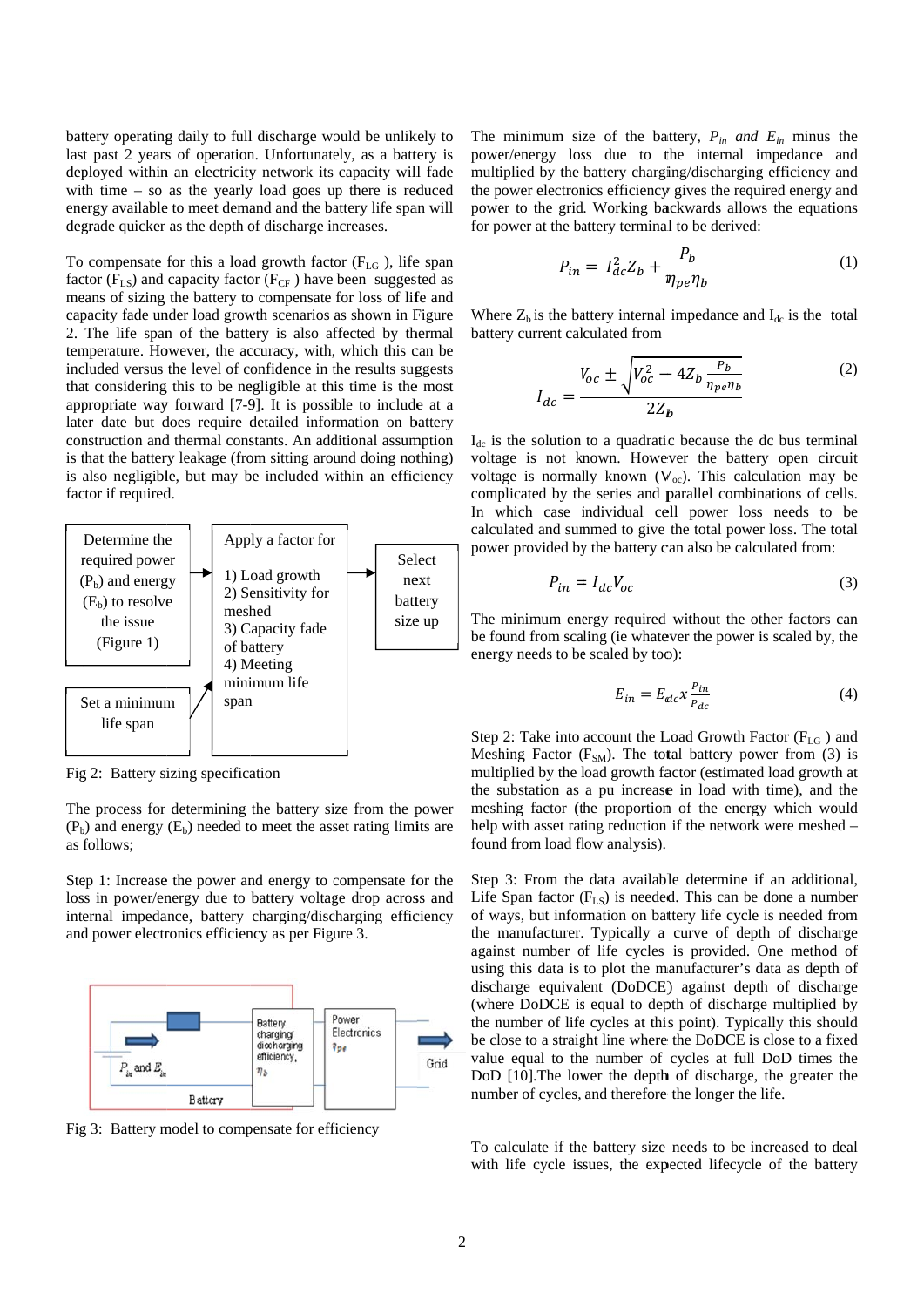needs to be checked against the proposed charge/discharge cycling. to take into account the life cycle issues. Using the DoDCE method; the DoDCE is divided by the total number of cycles that the battery will undertake during its life (set to the number of discharges per year  $(N_{\rm cv})$  times the expected life span of the battery  $(N_y)$ ) this allows the maximum depth of discharge that can be used to meet the number of charging cycles to be calculated  $(DoD<sub>m</sub>)$ . (If DoDCE is not a straight line then a look up table may be used in place of this or the method published in ref[11]).

$$
DoD_m = \frac{DoDCE}{N_{cy}xN_y}
$$
 (5)

If this comes out to be greater than 100 then it means the battery has sufficient lifecycle available to meet the specified number of years operation at 100% DoD without needing to add an additional life span factor  $F_{LS}$  If the number comes out less than 100, say 50 this means the battery size has to be doubled (1/0.5) in order to ensure the battery is only discharged to 50% DoD to meet the life cycle. The  $F_{LS}$  is therefore calculated as:

$$
F_{LS} = \frac{100}{DoD_m} = \frac{100xN_{cy}xN_y}{DoDCE}
$$
 (6)

This is only an approximation for sizing the battery based on the worst case analysis and the actual loss of life needs to be re-calculated after location and operating strategy are determined by the network operator.

Step 4: To deal with capacity fade, an intermediate energy is required, this is the value of energy that should remain after the specified number of years operation once the capacity has faded and is equal to

$$
E = E_{dc} x \frac{P_{in}}{P_{dc}} x F_{LG}{}^{N_y} x F_{SM} x F_{LS}
$$
 (7)

The capacity fade factor  $F_{CF}$  is then found by considering capacity fade to be a function of Whr processed (as a pu of battery energy rating) [12,13] and can be found from the a combination of manufacturers data (to obtain a rate of capacity fade  $R_{CF}$ ) and the quantity of Whr's the battery is likely to process each year over the minimum life span of the battery taking into account the increase in load using  $F_{LG}$  the load growth factor (ie the total throughput of energy is the energy per year  $(E_T)$  times the load growth factor  $(F_{LG})$  over the total number of years).

$$
CF = 1 - R_{CF} \left( \frac{\sum_{y=1}^{No\ years} E_T x (F_{LG})^y}{E} \right) \tag{8}
$$

$$
F_{CF} = 1 - CF \tag{9}
$$

Step 5: The final total battery energy is therefore the energy at the end of life plus the energy lost due to capacity fade.

$$
E_F = E_{dc} x \frac{P_{in}}{P_{dc}} x F_{LG}{}^{N_y} x F_{SM} x F_{LS} + E x F_{CF}
$$
 (10)

This can be cross checked by multiplying this final energy by a capacity fade cross check

$$
1 - R_{CF} \left( \frac{\sum_{y=1}^{No\ years} E_T x (F_{LG})^y}{E_F} \right) \tag{11}
$$

And ending up with the energy, *E*, from equation (7).

The load factor F<sub>LG</sub> is provided by distribution network operator and is an estimate of load growth figure per year in pu. If the load growth is different in different years then instead of using  $F_{LG}^{N_y}$ . The individual values for each year need multiplying together up to  $N_{y}$ .  $F_{LG, year1}$  x  $F_{LG, year2}$  etc

The capacity fade and life span are also temperature dependent. To undertake a proper thermal analysis and determine the core battery temperature would require significant data and analysis. Approximations are possible and should these be necessary the equations can be derived at a later date. However, it should be noted that these are at best a poor approximation and will act to increase battery size further based on tenuous data.

#### **3 Operating strategy**

There are a number of different ways of operating the battery including; Manually, Forecast - Fixed schedule, Day ahead schedule, CT reading, Global scheme for multiple units, Single/multiple day strategies, Staggered starts and any combination of these . Within this paper three strategies will be looked at in more detail;

- 1. Fixed schedule (100% battery power provided at set times)
- 2. CT reading (100% battery power provided when an overload is registered)
- 3. Optimum strategy (The % of battery power required to prevent the overload will be added when needed)

These strategies or modes of operation are determined from the overload magnitude and duration already calculated.

Mode 1 – Fixed schedule: The worst overload magnitude and duration already calculated will be used to set the on-off time for the battery, which will operate at these times every day. This means that battery is sometimes operating when not required.

Mode 2 – CT reading: The magnitude and duration of overload for each run period will be used to determine if the battery should be on or off. This way the battery is only ever on when needed but is not necessarily on at the optimum value. There is assumed to be one CT per radial feeder located to pick up the overload location. The battery would not be expected to monitor other feeders as it is unlikely that this would affect the need for reinforcement on a different feeder.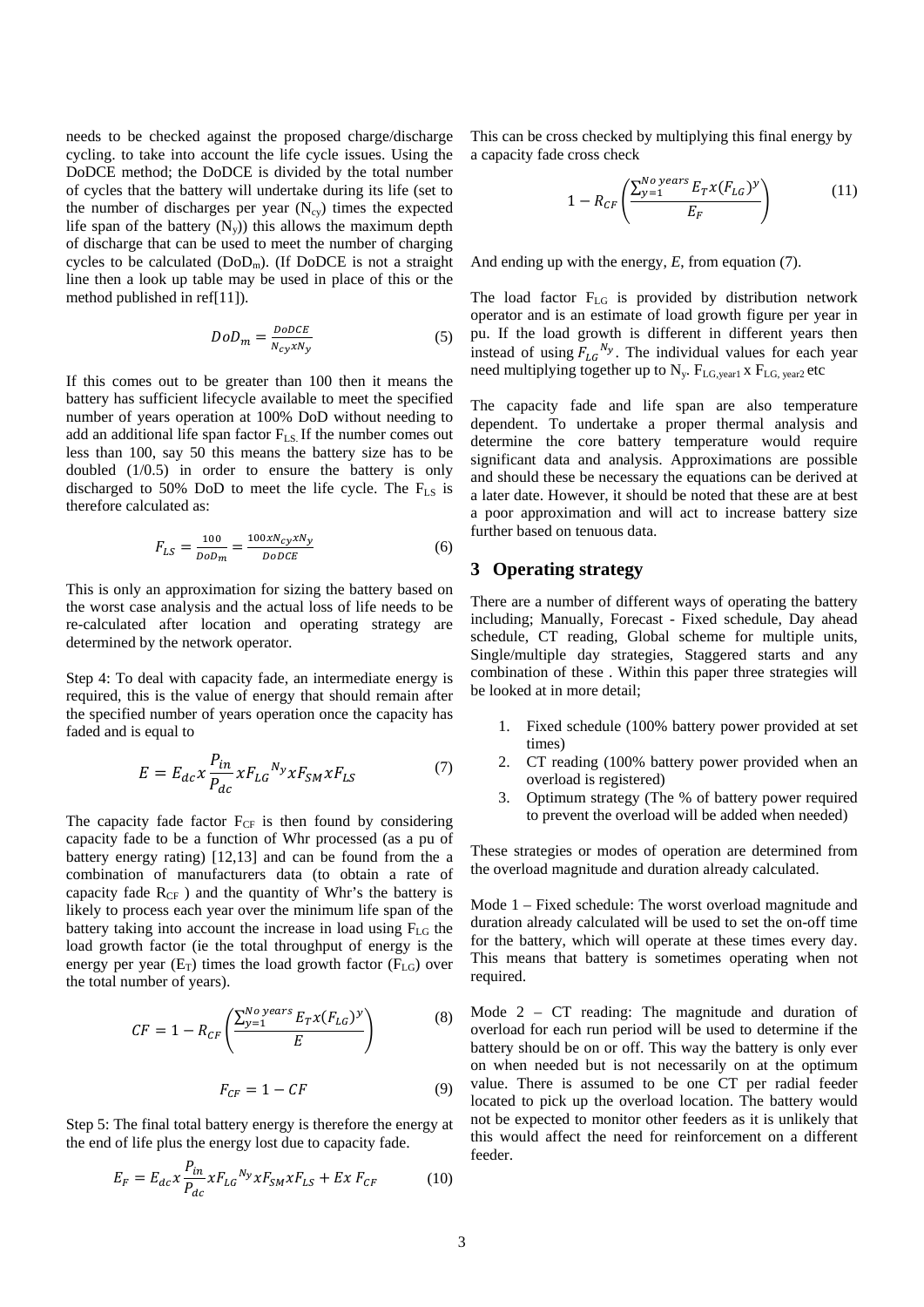Mode  $3$  – The magnitude and duration of the overload are used to directly match the battery output so that the battery is run with the minimum energy throughput to maximise life span.

# 4 Calculation of loss of life, capacity fade and **battery** losses

Once a battery size has been determined and the best location and operating strategy are realised. It is necessary to calculate the estimated loss of life and capacity fade from an operational perspective (as opposed to the estimated variables used for sizing the battery). This entails looking in more detail at each time the battery is discharged (assuming that charging happens as per manufacturer's instructions and the battery is charged and discharged to the same value each day).

Within the FALCON project, There are 18 different test days each of 48 half hour periods defined. These need to be collected together into types so that the number of days of each type is known. The kWhs for each day are calculated and the capacity fade can then be determined from:

$$
Capacity\,fade = 1 - R_{CF}\left(\frac{\sum_{y=1}^{No\,years} \sum_{d=1}^{18} n_d E_d x (F_{LG})^y}{E_{rated}}\right) (12)
$$

where  $E_{\text{rated}}$  is the final size of the battery,  $n_d$  is the number of similar days to that calculated,  $E_d$  is the energy used in that day and, where not already included in the analysis, the load growth needs to be accounted for. The value for  $E_d$  is the sum of the energy used in discharge each cycle  $(E_c)$  over the period of the day being considered where  $E_c$  equals energy from network operator when the appropriate load growth factor is applied to the loads.

$$
E_d = \sum_{c=1}^{No\ cycles} E_c \tag{13}
$$

The loss of life is calculated by summing up the DoDCE used over the period of study. This can be done by calculating the DoD and multiplying by the number of times this DoD has occurred and then summing over the period and subtracting from what is available.

$$
DoDCE_{remaining} = DoDCE - \sum_{y=1}^{No\ years} \sum_{d=1}^{18} \frac{n_d E_d}{E_{rated}} \quad (14)
$$

Where  $n_c$  is the number of cycles in a day (expected to be 1) and  $E_c$  is the kWh rating of that cycle. If there is only 1 cycle in the day then this is equal to  $E_d$ . The ratio of  $E_c$  to  $E_{\text{rated}}$  is the DoD. Note: load growth factor is taken into account when calculating  $E_c$  for each year.

#### $5<sup>5</sup>$ **Case study**

The proposed method is applied to project FALCON energy storage trial feeder within Milton Keynes Central area as Figure 4, where the energy storage trial sites are marked by circles.



Fig 4: Energy storage trial feeder of project FALCON

The modelled loading in the network was increased until one of the assets went out of limits. This heavily loaded network was then modelled with a year on year load increases over a 5 year period. The three battery operation strategies above were adopted and the capacity fade and life time implications were determined through simulation for these cases.

The base case scenario (year 0) was determined by increasing all the substation loads until a cable rating was reached. In this base case, the loads were 1.66 times of the original load (Measured current from the DNO). Scenarios for the 5 years subsequent to this were calculated using load flow analysis with a 1% load growth per year.

In the following table, the current needed to compensate for the extra load growth and bring the overload back down to the static rating of the line,  $I_c$  is found from:

$$
I_c = 1.66I_b(F_{LGV} - F_{LGb})
$$
 (17)

where,  $F_{LGV}$  is the load growth factors at year y and  $F_{LGb}$ equals 1 (starting point). For example, after two years the total load growth from the base year is 1.0201 and 6.9A (or 125kW) current compensation is needed to bring the line back down to rated value (This peak value occurs late at night and it is likely to be when an outage has occurred on an adiacent section of network and is being back fed). At three years there are additional overloads due to increasing load, and these are more in keeping with the traditional peak load scenario in February. After 5 years, 317kW of battery size is needed to ensure no overloads on the network. Therefore, in this scenario, a battery size of say 350kW would be needed (discharging at up to 90% DOD) to meet the load growth. These DOD values are listed in Table and can be used to estimate the battery lifetime.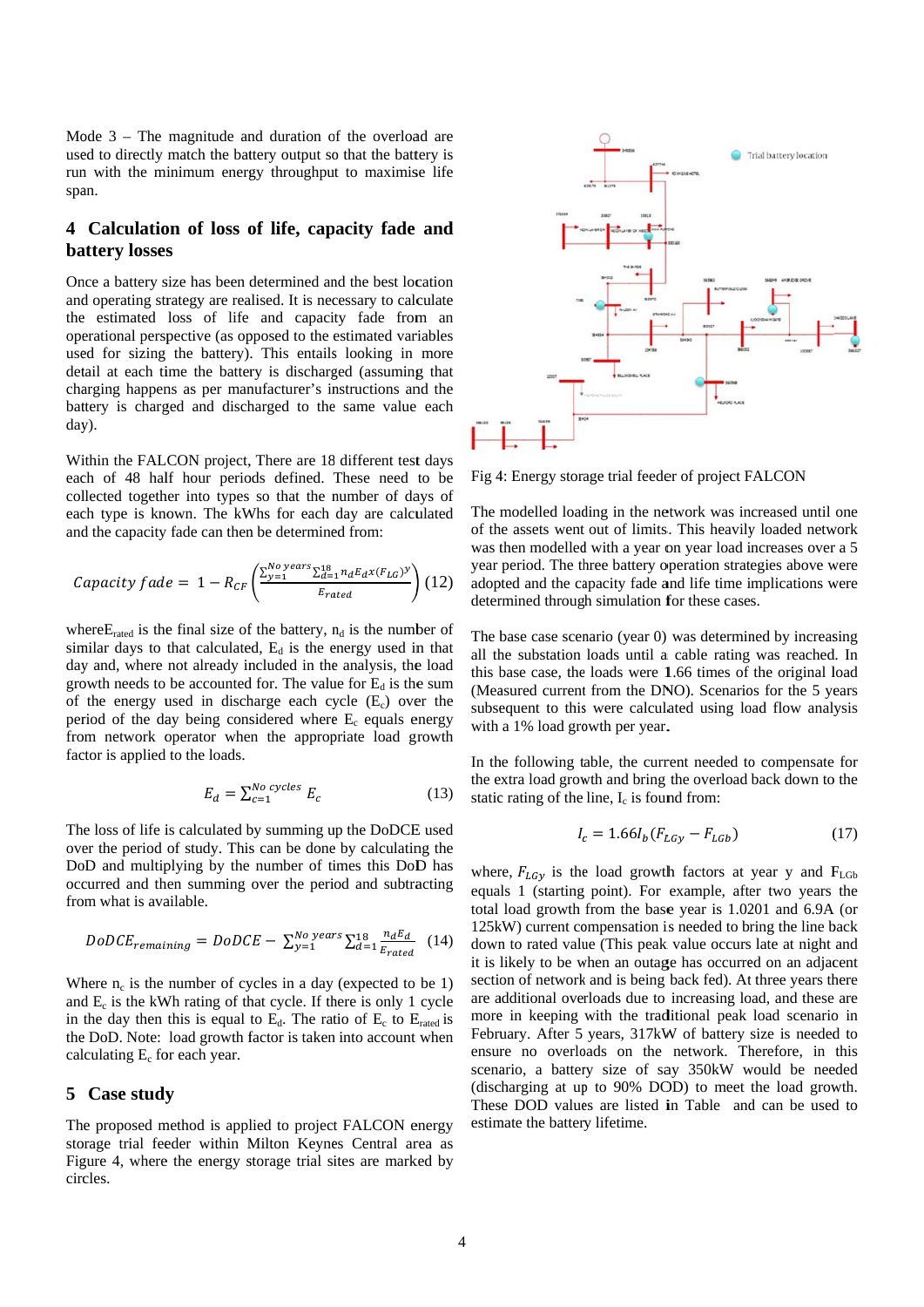| Y                   | $F_{LGy}$                                                                                                                                                                                                                                                                                                                                                                                                                                                                                                                                                                                                                      | Time of<br>overload | $kW$ to<br>compen<br>sate | <b>Battery</b><br>kW | DoD with<br>350kW<br>battery |
|---------------------|--------------------------------------------------------------------------------------------------------------------------------------------------------------------------------------------------------------------------------------------------------------------------------------------------------------------------------------------------------------------------------------------------------------------------------------------------------------------------------------------------------------------------------------------------------------------------------------------------------------------------------|---------------------|---------------------------|----------------------|------------------------------|
|                     |                                                                                                                                                                                                                                                                                                                                                                                                                                                                                                                                                                                                                                | 23/05 22:00         | 62.19                     | 70                   | 0.2                          |
| 1                   |                                                                                                                                                                                                                                                                                                                                                                                                                                                                                                                                                                                                                                | 20/06 22:00         | 62.19                     | 70                   | 0.2                          |
|                     |                                                                                                                                                                                                                                                                                                                                                                                                                                                                                                                                                                                                                                | 23/05 22:00         | 125.29                    | 140                  | 0.4                          |
| 2                   |                                                                                                                                                                                                                                                                                                                                                                                                                                                                                                                                                                                                                                | 20/06 22:00         | 125.29                    | 140                  | 0.4                          |
|                     | 1.01<br>1.02<br>05/02 18:00<br>69.40<br>70<br>05/02 18:30<br>69.40<br>70<br>1.03<br>23/05 22:00<br>210<br>188.68<br>20/06 22:00<br>188.68<br>210<br>140<br>05/02 18:00<br>139.11<br>140<br>05/02 18:30<br>139.11<br>23/05 21:30<br>62.79<br>105<br>23/05 22:00<br>252.68<br>280<br>1.04<br>62.794<br>24/05 22:00<br>105<br>20/06 21:30<br>62.794<br>105<br>20/06 22:00<br>280<br>252.68<br>62.79<br>21/06 22:00<br>105<br>210<br>05/02 18:00<br>209.71<br>209.71<br>05/02 18:30<br>210<br>23/05 21:30<br>175<br>125.89<br>23/05 22:00<br>317.28<br>320<br>1.05<br>175<br>24/05 22:00<br>125.89<br>20/06 21:30<br>125.89<br>175 | 0.2                 |                           |                      |                              |
| 3<br>$\overline{4}$ |                                                                                                                                                                                                                                                                                                                                                                                                                                                                                                                                                                                                                                |                     | 0.2                       |                      |                              |
|                     |                                                                                                                                                                                                                                                                                                                                                                                                                                                                                                                                                                                                                                |                     |                           |                      | 0.6                          |
|                     |                                                                                                                                                                                                                                                                                                                                                                                                                                                                                                                                                                                                                                |                     |                           |                      | 0.6                          |
|                     |                                                                                                                                                                                                                                                                                                                                                                                                                                                                                                                                                                                                                                |                     |                           |                      | 0.4                          |
|                     |                                                                                                                                                                                                                                                                                                                                                                                                                                                                                                                                                                                                                                |                     |                           |                      | 0.4                          |
|                     |                                                                                                                                                                                                                                                                                                                                                                                                                                                                                                                                                                                                                                |                     |                           |                      | 0.3                          |
|                     |                                                                                                                                                                                                                                                                                                                                                                                                                                                                                                                                                                                                                                |                     |                           |                      | 0.8                          |
|                     |                                                                                                                                                                                                                                                                                                                                                                                                                                                                                                                                                                                                                                |                     |                           |                      | 0.3                          |
|                     |                                                                                                                                                                                                                                                                                                                                                                                                                                                                                                                                                                                                                                |                     |                           |                      | 0.3                          |
|                     |                                                                                                                                                                                                                                                                                                                                                                                                                                                                                                                                                                                                                                |                     |                           |                      | 0.8                          |
|                     |                                                                                                                                                                                                                                                                                                                                                                                                                                                                                                                                                                                                                                |                     |                           |                      | 0.3                          |
|                     |                                                                                                                                                                                                                                                                                                                                                                                                                                                                                                                                                                                                                                |                     |                           |                      | 0.6                          |
|                     |                                                                                                                                                                                                                                                                                                                                                                                                                                                                                                                                                                                                                                |                     |                           |                      | 0.6                          |
| 5                   |                                                                                                                                                                                                                                                                                                                                                                                                                                                                                                                                                                                                                                |                     |                           |                      | 0.5                          |
|                     |                                                                                                                                                                                                                                                                                                                                                                                                                                                                                                                                                                                                                                |                     |                           |                      | 0.9                          |
|                     |                                                                                                                                                                                                                                                                                                                                                                                                                                                                                                                                                                                                                                |                     |                           |                      | 0.5                          |
|                     |                                                                                                                                                                                                                                                                                                                                                                                                                                                                                                                                                                                                                                |                     |                           |                      | 0.5                          |
|                     |                                                                                                                                                                                                                                                                                                                                                                                                                                                                                                                                                                                                                                | 20/06 22:00         | 317.28                    | 320                  | 0.9                          |
|                     |                                                                                                                                                                                                                                                                                                                                                                                                                                                                                                                                                                                                                                | 21/06 22:00         | 125.89                    | 175                  | 0.5                          |

Table 1: Loading scenarios with 1% load growth over 5 years from maximum static limit

Note: The FALCON trial battery is a lead acid battery with a low life span at 100% DoD. According to the parameters from the manufacturer, the cycle life is 4500 cycles. This can be approximated to a DoDCE of 450,000. The combined battery/inverter efficiency is approximately 85%

Fixed schedule (100% battery power provided at set times) With the fixed schedule, the set times for discharging are fixed. Here, the battery will discharge two hours from 22:00 over an assummed two week period in the first 2 years (to meet the requirements for back feeding a neighbouring network). In the last 3 years, the battery will discharge during two time intervals, at 18:00-19:00 (every day, as representative of normal peak load) and 21:30-22:30 (over the same two week back-feed cycle). In each cycle, the battery will charge and discharge 2 hours to 100% DoD. The details for DoDCE, Cycles and Operation hours during the 5 year time period are shown in the Table . The DoDCE is based on a battery that fades, hence, as the battery fades the DoDCE

equivalent for the same DoD increases because the capacity fade means the new rated capacity  $E_{\text{rated}}$  of the battery has reduced.

| Year           | Cycles | Operational<br>hours | DoDCE used | Remaining<br><b>DoDCE</b> | Capacity Fade | Capacity<br>Remaining<br>kWh |
|----------------|--------|----------------------|------------|---------------------------|---------------|------------------------------|
| 1              | 14     | 56                   | 1400       | 448600                    | 1%            | 696                          |
| 2              | 14     | 56                   | 1408       | 447192                    | 1%            | 692                          |
| 3              | 379    | 1516                 | 38338      | 408853                    | 15%           | 586                          |
| $\overline{4}$ | 379    | 1516                 | 45280      | 363673                    | !8%           | 480                          |
| 5              | 379    | 1516                 | 55271      | 308310                    | 22%           | 373                          |

Table 2: Battery operating schedule on fixed timing

On a fixed schedule, the battery capacity fades quickly when it is in daily use. By the time the battery reaches the  $4<sup>th</sup>$  year of operation, the battery would no longer be able to meet the discharge requirements necessary for the circuit to remain within the thermal limit. In fact, in order to size the battery to ensure 5 years of operation, approximately 800kWh of battery would be required at start of life.

**CT reading** (100% battery power provided when an overload is registered): The set times for discharging are flexible. The batteries will operate only over the several days when the current exceeds the threshold. 100% DOD is adopted in these operational days. According to the measured currents, the battery will discharge two hours from 22:00 in the first 2 years. In the last 3 years, the battery will discharge during two time intervals, at 18:00-19:00 and 21:30-22:30. In each cycle, the battery will charge and discharge 2 hours. Therefore, the operation hours for each cycle should be 4 hours. The details for DoDCE, Cycles and Operation hours during the 5 year time period are shown in table 3. Using this CT reading strategy, the batteries do not operate every day, but they will discharge thoroughly in the operation days. As for fixed scheduling operation, the batteries will begin to discharge with 100% DOD when loads exceed the thermal limit. With the low usage the battery fade would be significantly slower than on a fixed schedule and therefore the battery would meet the 640kWh requirements of the  $5<sup>th</sup>$  year of operation. As the load increases over subsequent years of operation the battery capacity would start to fade more quickly.

**Optimum strategy** (The % of battery power required to prevent the overload will be added when needed). The optimum strategy makes use of the magnitude and duration of the overload to match the battery output, so that the batteries run with the minimum energy throughput to maximise life span. Therefore, both the set times and the DOD are variable according to the overload power. Since the battery discharge power varies with the load curve, the DOD should be calculated over each 30 minute period and summed over the